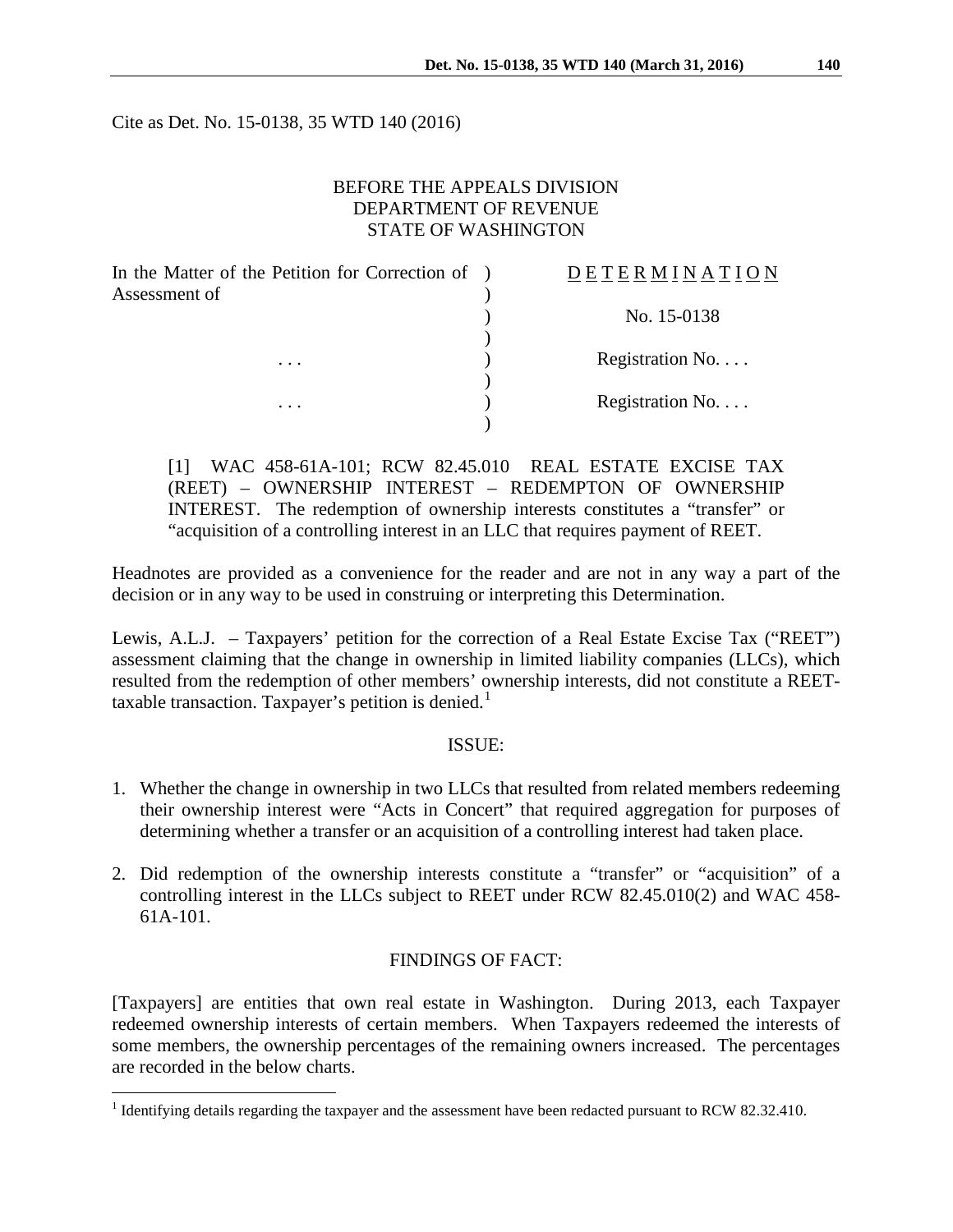| [Taxpayer 1]                |                             |                             |  |  |
|-----------------------------|-----------------------------|-----------------------------|--|--|
|                             | Prior Redemption            | Post Redemption             |  |  |
| Owners                      | <b>Ownership Percentage</b> | <b>Ownership Percentage</b> |  |  |
| [Owner $1$ ]                | 15%                         | 30%                         |  |  |
| [Owner 2]                   | 20%                         | 0%                          |  |  |
| [Owner 1 Irrevocable Trust] | 10%                         | 20%                         |  |  |
| [Owner 2 Irrevocable Trust] | 10%                         | 0%                          |  |  |
| [Owner 3 2012 Family Trust] | 25%                         | 50%                         |  |  |
| [Owner 4 2012 Family Trust] | 10%                         | 0%                          |  |  |
| [Owner 5 2012 Family Trust] | 10%                         | 0%                          |  |  |
| Total                       | 100%                        | 100%                        |  |  |

| [Taxpayer 2]                |                             |                             |  |
|-----------------------------|-----------------------------|-----------------------------|--|
|                             | Prior Redemption            | Post Redemption             |  |
| Owners                      | <b>Ownership Percentage</b> | <b>Ownership Percentage</b> |  |
| [Owner $1$ ]                | 5%                          | 10%                         |  |
| [Owner 2]                   | 5%                          | 0%                          |  |
| [Owner 1 Irrevocable Trust] | 25%                         | 50%                         |  |
| [Owner 2 Irrevocable Trust] | 25%                         | 0%                          |  |
| [Owner 3 2012 Family Trust] | 20%                         | 40%                         |  |
| [Owner 4 2012 Family Trust] | 10%                         | 0%                          |  |
| [Owner 5 2012 Family Trust] | 10%                         | 0%                          |  |
| Total                       | 100%                        | 100%                        |  |

[Owner 1] and [Owner 2] are brothers; [Owner 3] is [Owner 1's] wife; and, [Owner 4] and [Owner 5] are [Owner 2's] daughters. [Owner 1] and [Owner 2] have historically been equal owners and the 2012 trusts were put in place for estate planning purposes. The redemption of [Owner 2] and his daughters' ownership interests left the [Owner 3 2012 Family Trust] with a controlling interest in [Taxpayer 1] and the [Owner 1 Irrevocable Trust] with a controlling interest in [Taxpayer 2].

On March 5, 2014, Taxpayers' representative sent to the Department of Revenue's ("Department") Special Programs a REET Affidavit Controlling Interest Transfer Return [("Return")] claiming a REET exemption. On March 10, 2014, following the review of the [Return], Special Programs sent [Taxpayer 1] a \$ . . . REET assessment.<sup>[2](#page-1-0)</sup> On March 10, 2014, the Department also issued [Taxpayer 2] two assessments totaling  $\$\ldots$  . <sup>[3](#page-1-1)</sup> The Assessments included the following explanation:[4](#page-1-2)

<span id="page-1-0"></span><sup>&</sup>lt;sup>2</sup> Assessment No. . . . was issued in the amount of  $\$\dots$  and included:  $\$\dots$  tax,  $\$\dots$  audit interest, and  $\$\dots$ assessment penalty.

<span id="page-1-1"></span><sup>&</sup>lt;sup>3</sup> Assessment No. . . was issued in the amount of  $\$\dots$  and included:  $\$\dots$  tax,  $\$\dots$  audit interest, and  $\$\dots$ assessment penalty. Assessment No. . . . was issued in the amount of  $\hat{\mathcal{S}}$ ... tax,  $\hat{\mathcal{S}}$ ... audit interest, and  $\hat{\mathcal{S}}$ ... assessment penalty.

<span id="page-1-2"></span><sup>4</sup> Tax was calculated on a sales price of \$ . . . , which was based on the value of real property parcels reported.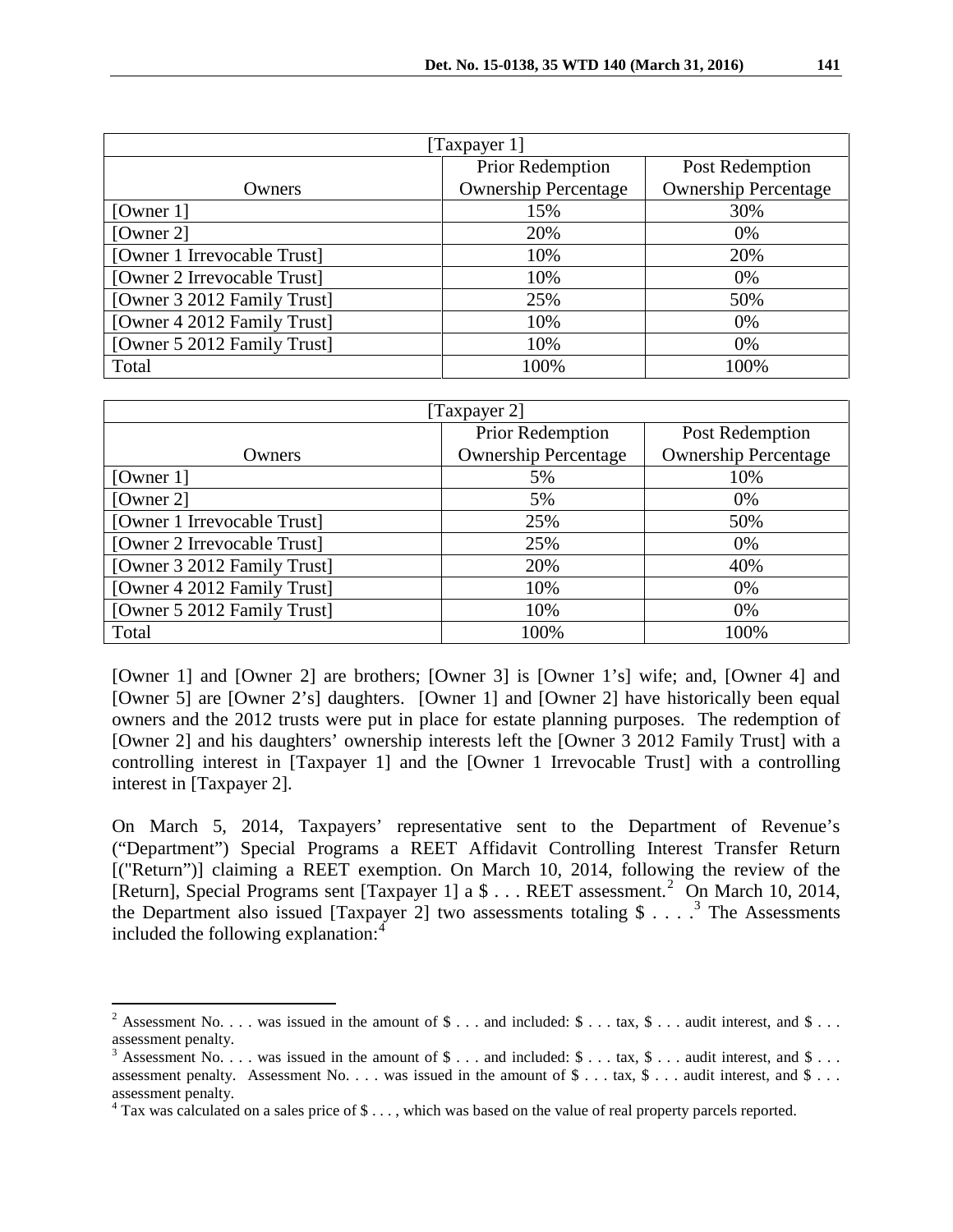You claimed an exemption from the tax stating that it was a mere change in identity. This transfer resulted in the grantors and grantees having a different proportional interest in the property. The family LLC portion of this exemption does not apply since the exemption only applies to transfers to an entity, owned by the transferor and/or the transferor's child.

# WAC 458-61A-211 **Mere change in identity or form – Family corporations and partnerships.**

Introduction. A transfer of real property is exempt from real estate tax if it consists of a mere change in identity or form of ownership of an entity. This exemption is not limited to transfers involving corporations and partnerships, and includes transfers of trusts, estates, associations, limited liability companies and other entities. If the transfer of real property results in the grantor(s) having a different proportional interest in the property after the transfer, real estate excise tax applies.. . .

(5) **Family corporations, partnerships, or other entities.** This exemption applies to transfers to an entity that is wholly owned by the transferor and/or the transferor's spouse children, regardless of whether the transfer results in a change in the beneficial ownership interest. . . .

On April 9, 2014, Taxpayers requested and received a 30-day extension on payment. Taxpayers claimed an exemption under WAC 458-61A-211. Subsequently, Special Programs denied Taxpayers' claimed exemptions, reasoning:

The transfer of a controlling interest in an entity that has an interest in real property in this state is considered a taxable sale of the entity's real property for purposes of the real estate excise tax under chapter 82.45 RCW. There was a 50% change in the controlling interest of [Taxpayer 1] and the entity owns real property in Washington.

RCW 82.45.010 also defines the term sale as including the transfer or acquisition within any twelve-month period of a controlling interest in any entity with an interest in real property located in this state for a valuable consideration.

There has been a 50% change in the controlling interest of [Taxpayer 1] that does not qualify for an exemption under WAC 458-61A-211. REET is due.

On June 6, 2014 Taxpayers appealed the assessments. On appeal, Taxpayers maintained that the redemption of ownership interests by Taxpayers was not sufficient to create a transfer of a controlling interest because no party transferred or acquired 50% or more of the capital, profits, or beneficial interest in Taxpayers through the redemptions. Thus, even if a party will own a controlling interest after a transfer, it is not a transfer of a controlling interest if the amount transferred itself is not a controlling interest. *See* WAC 458-61A-101(2)(Example A). Here no party transferred or acquired a controlling interest in either Taxpayer, so there was no transfer of a controlling interest to transfer REET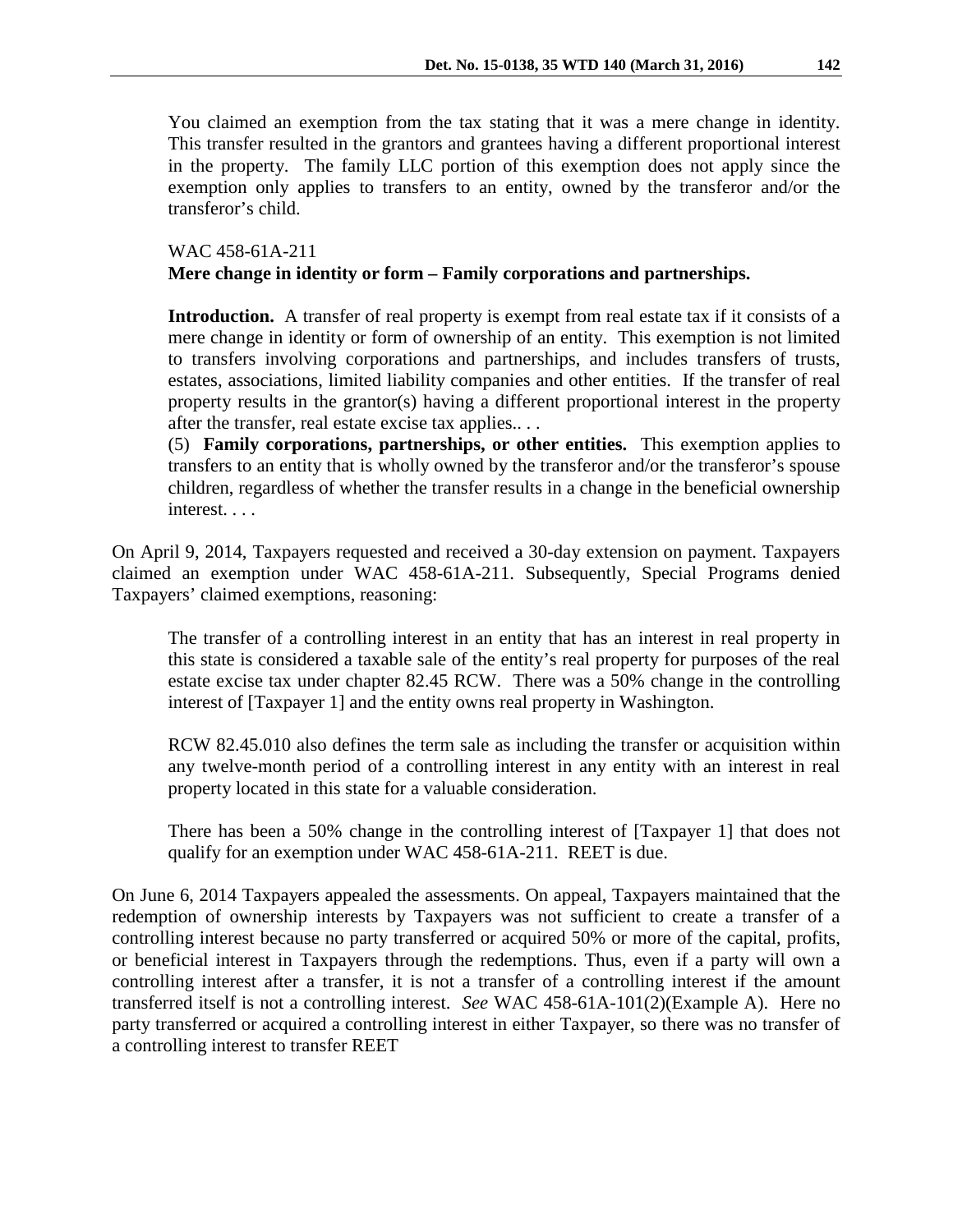## ANALYSIS:

REET is imposed upon the sale of real property in Washington. RCW 82.45.060. RCW 82.45.010 defines "sale" to include: "[A]ny conveyance, grant, assignment, quitclaim, or transfer of the ownership of or title to real property . . . for a valuable consideration." RCW 82.45.010(1).

The term "sale" also includes "the transfer or acquisition within any twelve-month period of a controlling interest in any entity with an interest in real property located in this state for a valuable consideration." RCW 82.45.010(2). RCW 82.45.033(1)(b) defines the term "controlling interest" in relevant part to mean: **"**In the case of a partnership, association, trust, or other entity, fifty percent or more of the capital, profits, or beneficial interest in such partnership, association, trust, or other entity." RCW 82.45.033(1)(b); *see also* WAC 458-61A-101(2)(a)(ii) ("Rule 458- 61A-101"). Stated succinctly, in Det. No. 97-240R, 21 WTD 145 (2002):

There are two prerequisites for imposition of the tax: (1) the transfer of an interest in real property or controlling interest in a realty-holding entity; and (2) consideration paid or contracted to be paid in exchange for the transfer. *State ex rel Namer, Inc. v. Williams*, 73 Wn.2d 1, 435 P.2d 975 (1968).

21 WTD at 147.

Taxpayers argue that the extinguishment of [Owner 2's] and his daughters' interest in Taxpayers did not constitute a transfer or acquisition of a controlling interest. In support of this argument, Taxpayer relies on an example contained in WAC 458-61A-101(2)(a)(ii)(A):

Able and Baker each own 40% of the voting shares of a corporation, Flyaway, Inc. Charlie, Delta, Echo, and Frank each own 5% voting shares. Charlie acquires Baker's 40% interest, and Delta's and Echo's 5% interests. This is a taxable acquisition because a controlling interest (50% or more) was acquired by Charlie (40% from Baker plus 5% from Delta and 5% from Echo). However, if Charlie, Delta, and Echo were to transfer their shares (totaling 15%) to Able, those transfers would not be taxable. Although Able would own 55% of the corporation, only a 15% interest was transferred and acquired, so the acquisition by Able is not taxable.

In the example, Able's acquisitions from Charlie, Delta, and Echo, totaled [15%] and even when aggregated do not rise to a controlling interest. The facts of Taxpayers' cases are different, because when the acquisitions by persons "acting in concert" are aggregated, then there was a transfer or acquisition of a controlling interest.

RCW 82.45.010(2) explains that:

(c) …all acquisitions of persons acting in concert must be aggregated for purposes of determining whether a transfer or an acquisition of a controlling interest has taken place.

Rule  $458-61A-101(2)(a)(F)(e)(ii)$  explains that "acting in concert" occurs: